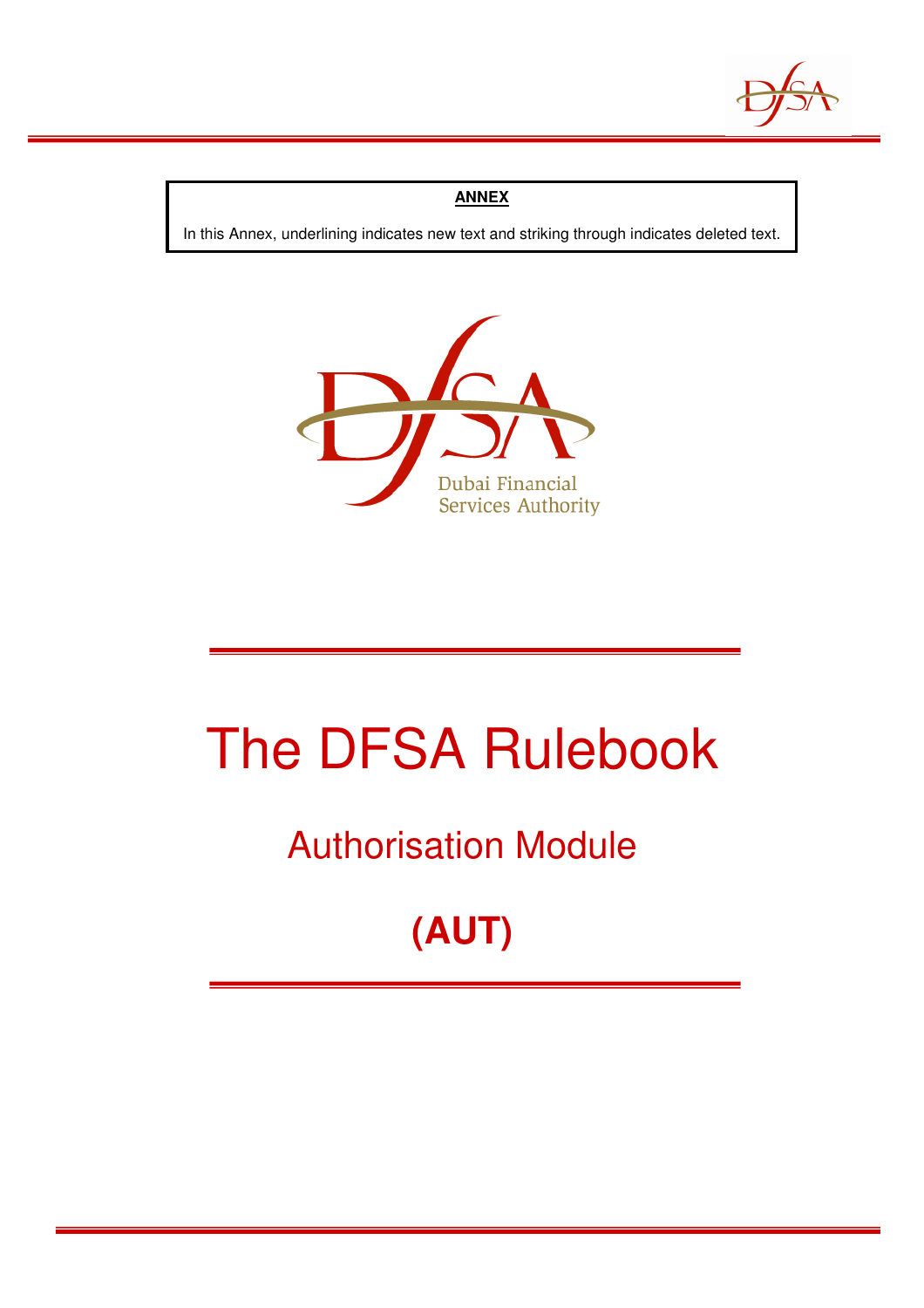

### **10 LICENSED FUNCTIONS**

### **10.3 Mandatory appointments**

- **10.3.1** An Authorised Firm must make the following appointments and ensure that they are held by one or more Authorised Individuals at all times:
	- (a) Senior Executive Officer;
	- (b) Finance Officer;
	- (c) Compliance Officer; and
	- (d) Money Laundering Reporting Officer.

#### **Guidance**

- 1. The DFSA will only authorise an individual to perform more than one Licensed Function or combine Licensed Functions with other functions where it is satisfied that the individual is fit and proper to perform each Licensed Function or combination of Licensed Functions concerned. [Amended][VER5/06-06]
- 2. In the above situation the DFSA will need to be satisfied that the individual will be able to carry out his role effectively, is fit and proper to do so, and that there are no conflicts of interest or that any actual or potential conflicts of interest are appropriately managed.
- 3. Notwithstanding this Rule, an Authorised Firm would generally be expected to separate the roles of Compliance Officer and Senior Executive Officer. In addition, the roles of Compliance Officer, Finance Officer and Money Laundering Reporting Officer would not be expected to be combined with any other functions unless appropriate monitoring and control arrangements independent of the individual concerned will be implemented by the Authorised Firm. However, it is recognised that, on a case by case basis, there may be exceptional circumstances in which this may not always be practical or possible. [Amended][VER5/06-06]
- **10.3.2** The Authorised Individuals referred to in Rule 10.3.1(a), (c) and (d) must be ordinarily resident in the U.A.E.
- **10.3.3** The Authorised Individuals referred to in Rule 10.3.1 (c) and (d) must not act also as trustees on behalf of the Trust Service Provider. [Added] [VER3/01-06]
- **10.3.4** An Authorised Firm which is a Body Corporate, other than a Limited Liability Partnership :
	- (a) whose head office and registered office is located in the DIFC, must register with the DFSA all of its Directors as Licensed Directors.  $\div$  or